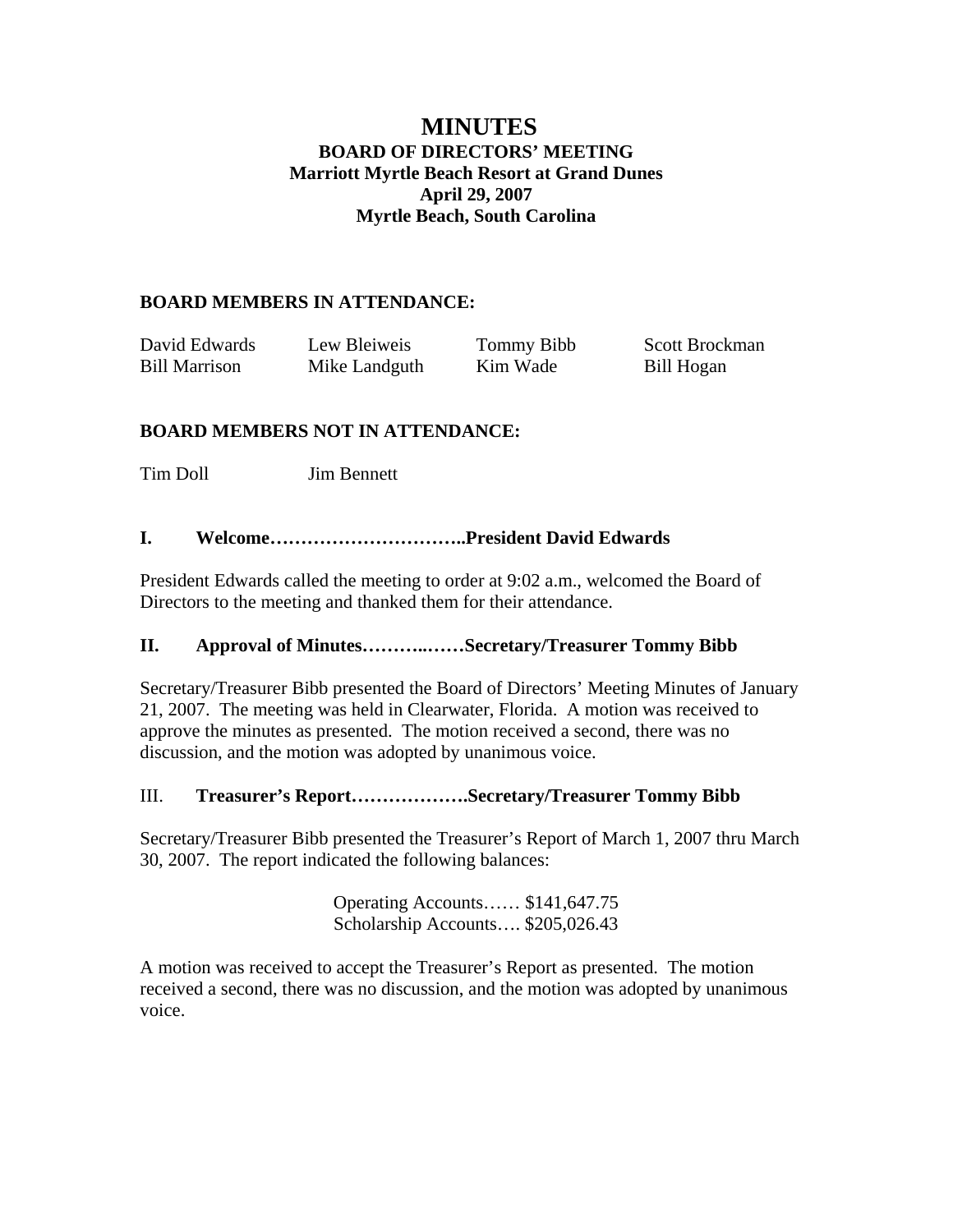# IV. **COMMITTEE REPORTS**

### **Executive Secretary………………………Bob Brammer**

Mr. Brammer noted that the collection of 2007 annual dues continued and approximately 49 members were currently past due in their payments. He added that this was not unusual and that a final notice would be mailed during the forthcoming week and those remaining past due would be removed from the roster shortly thereafter.

# **2007 Finance & Economic Conference….Mike Landguth, Co-Chairman Michael Clow, Co-Chairman**

Mr. Landguth and Mr. Clow noted that the 2007 Finance and Administration Conference had achieved its anticipated success. President Edwards added that final payment from AAAE was forthcoming in the near future.

#### **2007 Annual Conference………………….Chuck Henderson, Chairman**

Mr. Henderson provided the Board Members with a verbal agenda for the 2007 SEC-AAAE Annual Conference. Mr. Henderson reported that 300 individuals had registered for the conference, the programs are strong, the entertainment is booked and the exhibit hall has been expanded twice to accommodate those demanding space. He offered his appreciation for the assistance he had received during the planning and execution of the event and he promised a good time for all.

#### **2008 Finance & Administration Conference…………………………….….Michael Clow Judi Olmstead**

Mr. Bleiweis stated that the host hotel is the Crown Plaza Hotel in Melbourne, Florida. The dates are January 27-29, 2008. He noted that Michael Clow would be the chairman for this conference and Judith Olmstead would Co-Chair with Mr. Clow.

#### **2008 Annual Conference………………...Lew Bleiweis**

Mr. Bleiweis provided a report regarding the 2008 annual conference to be held in Louisville, Kentucky. The conference will be held April 13-15, 2008, at the Marriott Downtown Louisville. Mr. Bleiweis provided a general overview of the event planning that is currently in progress. Mr. Bleiweis also noted that he is currently seeking conference committee members to assist with the event and interested individuals should contact his as soon as possible.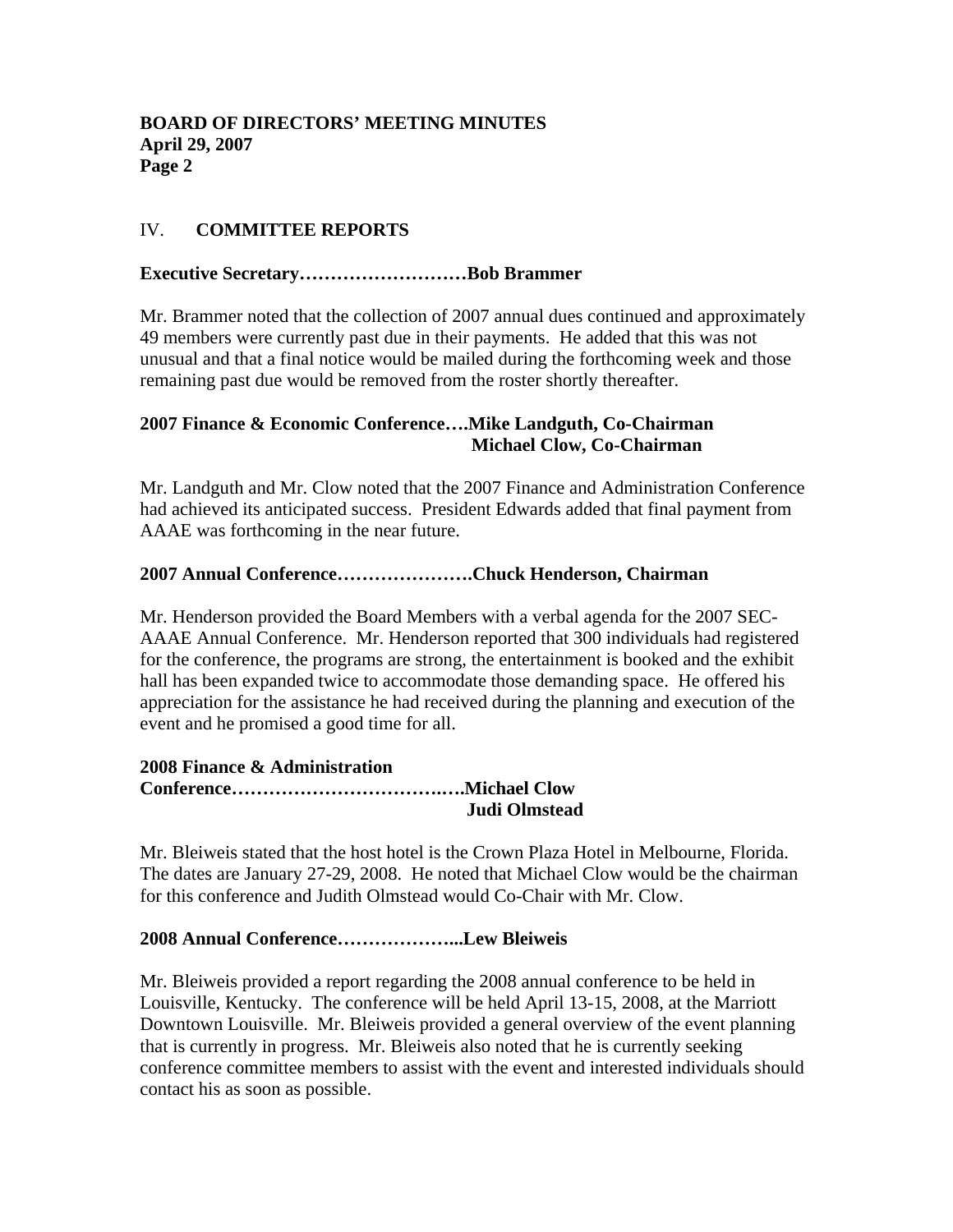### **BOARD OF DIRECTORS' MEETING MINUTES April 29, 2007 Page 3**

#### **2009 Finance and Administration Conference……………………………….Tommy Bibb**

Mr. Bibb reported the conference would be held in Miami or Ft. Myers and the dates are to be determined. Those decisions are expected within the next 60 days.

## **2009 Annual Conference……………….James Bennett**

Mr. Bennett was not in attendance; however, it was noted from the floor that planning for the 2009 SEC-AAAE Annual Conference to be held in Washington, DC, was underway. The meeting will be held at the Hyatt Regency in Reston, Virginia. The dates are May 3- 5, 2009, and rooms are approximately \$260 per night for single/double occupancy.

### **2010 Annual Conference……………….Scott Brockman**

Mr. Brockman reported that the conference was tentatively scheduled for April 17-21, 2010. A contract has been prepared with the Marriott Hotel in Memphis, Tennessee and should be executed in the near future. Room rates are expected to be approximately \$165 for single/double occupancy. Space is available for 45 exhibitors and plans are continuing to proceed as anticipated.

#### **Scholarship Committee…………………Jeff Gray**

Mr. Gray reported that 4 candidates would be eligible for SEC-AAAE scholarships following COTE's application process due May 15, 2007. He noted that the scholarships would be awarded to Auburn (2), Louisiana Tech, and Eastern Kentucky. If students from these schools do not respond, there will be a "wildcard" drawing from the list of approved schools. He added that this program is a nice fit with the AAAE initiatives for scholastic education.

#### **Professional Education Committee…….Scott Brockman, Chairman**

Mr. Brockman reported that there were 8 candidates seated for oral exams at this event and that number may set a new record. He provided the Board Members with an overview of the A.A.E. processes and he noted that activity with the accreditation process has increased substantially. He also provided the Board with a summary of current A.A.E.'s in the Southeast and current candidates and he noted that he was working with AAAE to invigorate the pool of candidates.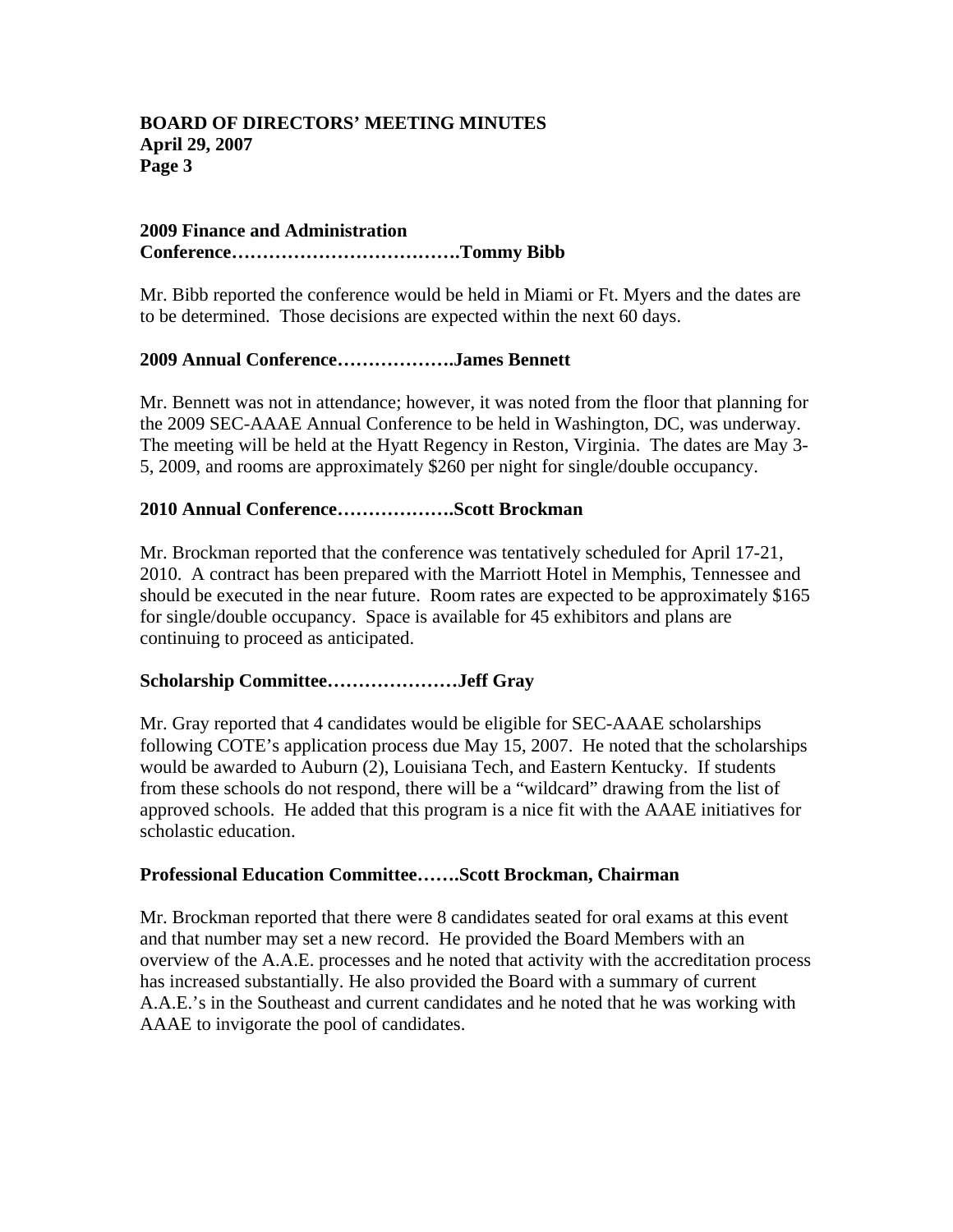#### **BOARD OF DIRECTORS' MEETING MINUTES April 29, 2007 Page 4**

#### **Corporate Liaison Committee………….Bill Hogan, Chairman**

Mr. Hogan noted that nominations for a new corporate liaison would be held at 4:30 pm on Monday. He commented on the selection criteria for awards to be presented Tuesday, May 1, 2007 to include an Annual Airport Executive of the Year Award, a General Aviation Project of the Year Award and a Project of the Year Award. Mr. Hogan encouraged everyone present to attend the awards luncheon to applaud the winners.

#### **Membership Committee………………...Kevin Howell**

Mr. Howell asked for an attendee list for the conference to use it as a tool for building the membership. Mr. Bibb asked that each Board Member take a look at his or her home state and solicit individuals that are not currently members. Ms. Chaney also noted that the Chapter may want to participate in State Conferences in order to expand its presence.

#### **Nominations Committee………………..Tim Doll, Chairman**

Immediate Past President Tim Doll, via email, presented the following slate of officers for 2007-2008:

| Mr. David Edwards, A.A.E.                    | <b>Immediate Past President</b> |
|----------------------------------------------|---------------------------------|
| Mr. Lew Bleiweis, A.A.E.                     | President                       |
| Mr. Tommy Bibb, A.A.E.                       | President-Elect                 |
| Bill Marrison, A.A.E.                        | Secretary/Treasurer             |
| Kim Wade, A.A.E.                             | Director-at-Large               |
| Scott Brockman, A.A.E.                       | Director-at-Large               |
| Mike Landguth, A.A.E.                        | Director-at-Large               |
| Christopher Browne, A.A.E. Director-at-Large |                                 |
| <b>Bill Hogan</b>                            | Corporate Representative        |

President Edwards nominated Mr. Tim Doll to serve as an at large member on the AAAE Board of Directors, Mr. Wayne Shank to fill Mr. Doll's 2-year slot on the AAAE Board of Directors, Ms. Sue Stevens to complete the 1-year unexpired term of Bryan Elliott who has left the industry, and reaffirmed Ms. Kelly Johnson for the chairs of AAAE.

A motion was received to forward nominations for the SEC-AAAE slate of officers and directors and the AAAE Board of Directors and officers to the general membership for ratification. The motion received a second, there was no further discussion and the motion was adopted by unanimous voice.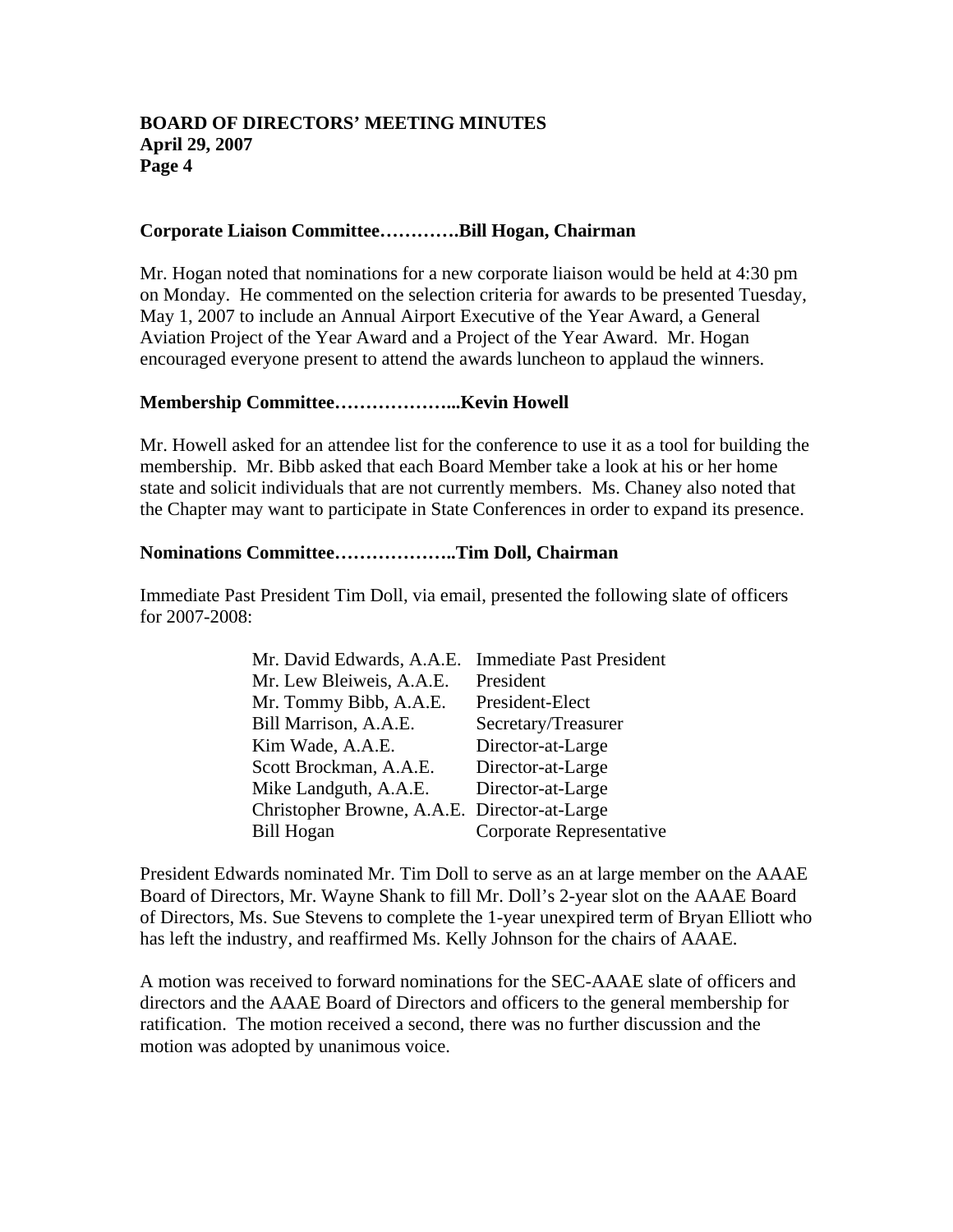### **BOARD OF DIRECTORS' MEETING MINUTES April 29, 2007 Page 5**

#### **Speakers Bureau…………………………Brenda Tillman, Madam Chairman**

Ms. Tillman was not in attendance. Mr. Hogan, on her behalf, stated that the list would be continuously updated and made available to each year's annual conference chairman.

## **Resolutions……………………………….Bob Brammer**

Mr. Brammer presented resolutions of appreciation to Mr. David N. Edwards, A.A.E., for his contributions during his term as president; Mr. Charles M. "Chuck" Henderson, A.A.E., for his service as annual conference chairman for the year 2007; and Mr. Cory Clark general manager of the Marriott Myrtle Beach Resort at Grande Dunes for hosting the 2007 annual conference. By consensus, the Board agreed to move the resolutions to the general membership for approval.

#### IV. **Old Business**

#### **Review of Chapter Policies……………..Tommy Bibb**

Mr. Bibb provided a survey of AAAE Chapter travel policies. He noted that the SEC-AAAE is currently in the middle of the survey and language slightly differs among Chapters. President Edwards noted that this was for informational purposes and no action was proposed at this time.

# **Review and approve Objectives in Support of Previously Adopted Mission Statement and Goals.……….…President David Edwards**

President Edwards presented a list of objectives in support of the previously adopted mission statement and goals. Following moderate discussion, a motion was presented to adopt the objectives as presented. The motion received a second, there was no further discussion and the motion was adopted by unanimous voice.

## **Distribution of Board Member Orientation and Reference Book……..President David Edwards**

President Edwards presented the SEC-AAAE Board of Directors' reference book for review and comment. The book will be passed on to new Board Members as they enter service on the Board of Directors.